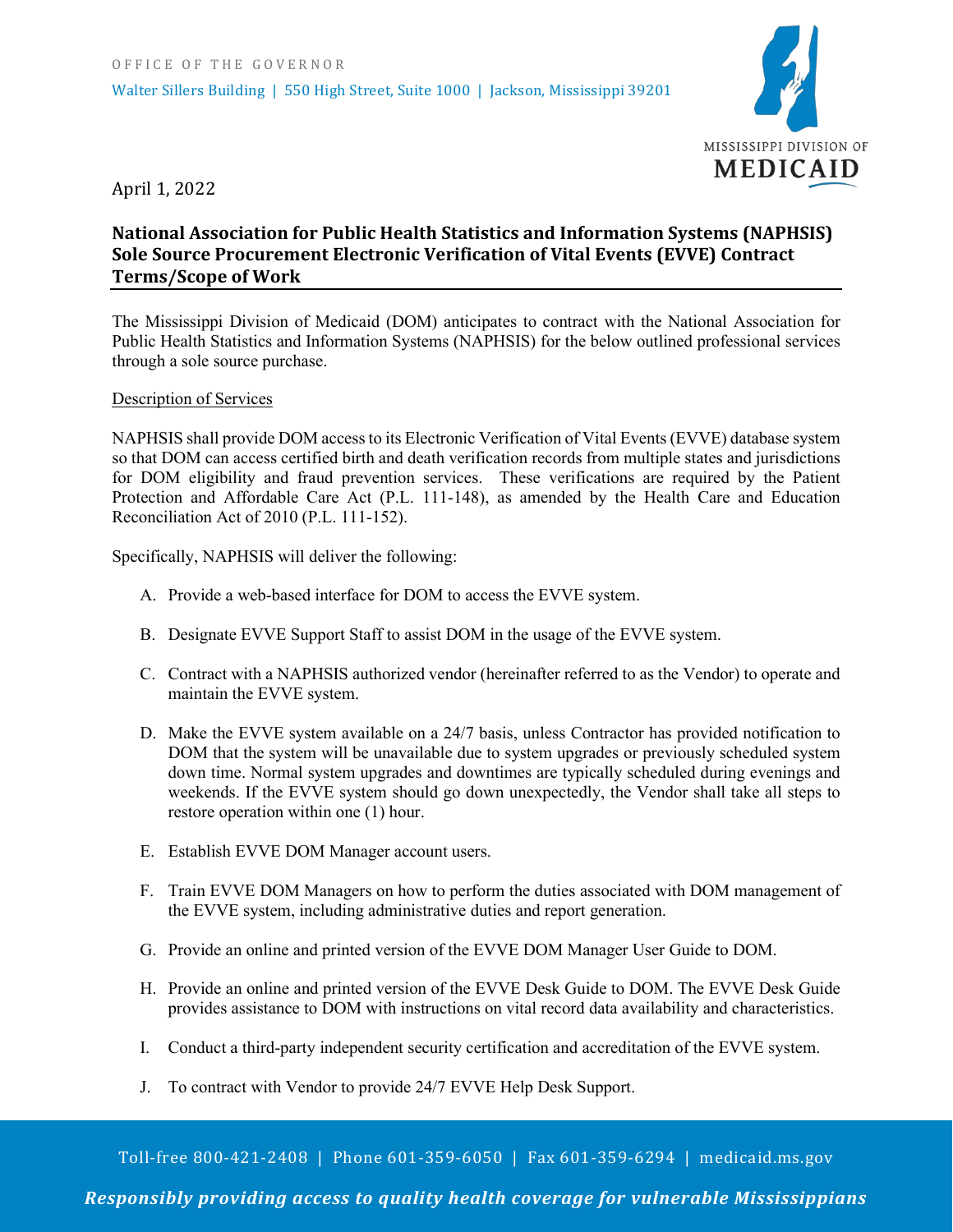

- K. Provide a liaison between DOM and each Vital Records Jurisdiction to support query resolution when a no-match situation occurs.
- L. If DOM will be directly integrating their electronic system with the EVVE application for sending EVVE query requests and receiving EVVE query responses:
	- 1. Provide an EVVE System Overview Document and EVVE Interface Control Specifications to assist DOM with the preparation of their system for integration with the EVVE application.
	- 2. Designate an EVVE Project Manager to coordinate activities with the DOM program and technical staff and the EVVE Vendor.
	- 3. Provide Vendor technical assistance to DOM to support the development of the EVVE XML messaging interface to and from the EVVE application.
	- 4. Work with the Vendor and DOM staff to test the DOM interface to the EVVE application to ensure that all required components are operational.
- M. If DOM will be using the EVVE web application for sending EVVE query requests and receiving EVVE query responses, Contractor agrees to:
	- 1. Provide a web interface that DOM can use to access EVVE.
	- 2. Provide training to DOM supervisors on how to enter query requests into EVVE and how to understand the query responses returned by EVVE.
	- 3. Provide an online and printed version of the EVVE Query User Guide to DOM.
	- 4. Serve as System Administrator for DOM EVVE query user accounts.
	- 5. Limit the maximum number of queries a DOM EVVE query user may attempt in a single session based upon a Contractor-DOM agreed number.
- N. Contractor does not guarantee the accuracy of the data DOM receives from the EVVE system.

## Anticipated Contract Term

The term of this contract shall be for a period of one (1) year, beginning on May 1, 2022, and ending on April 30, 2023.

## Estimated Cost for Services

The estimated cost for these services shall not exceed \$75,000.00 for the term of the anticipated contract based on the below NAPHSIS pricing structure: